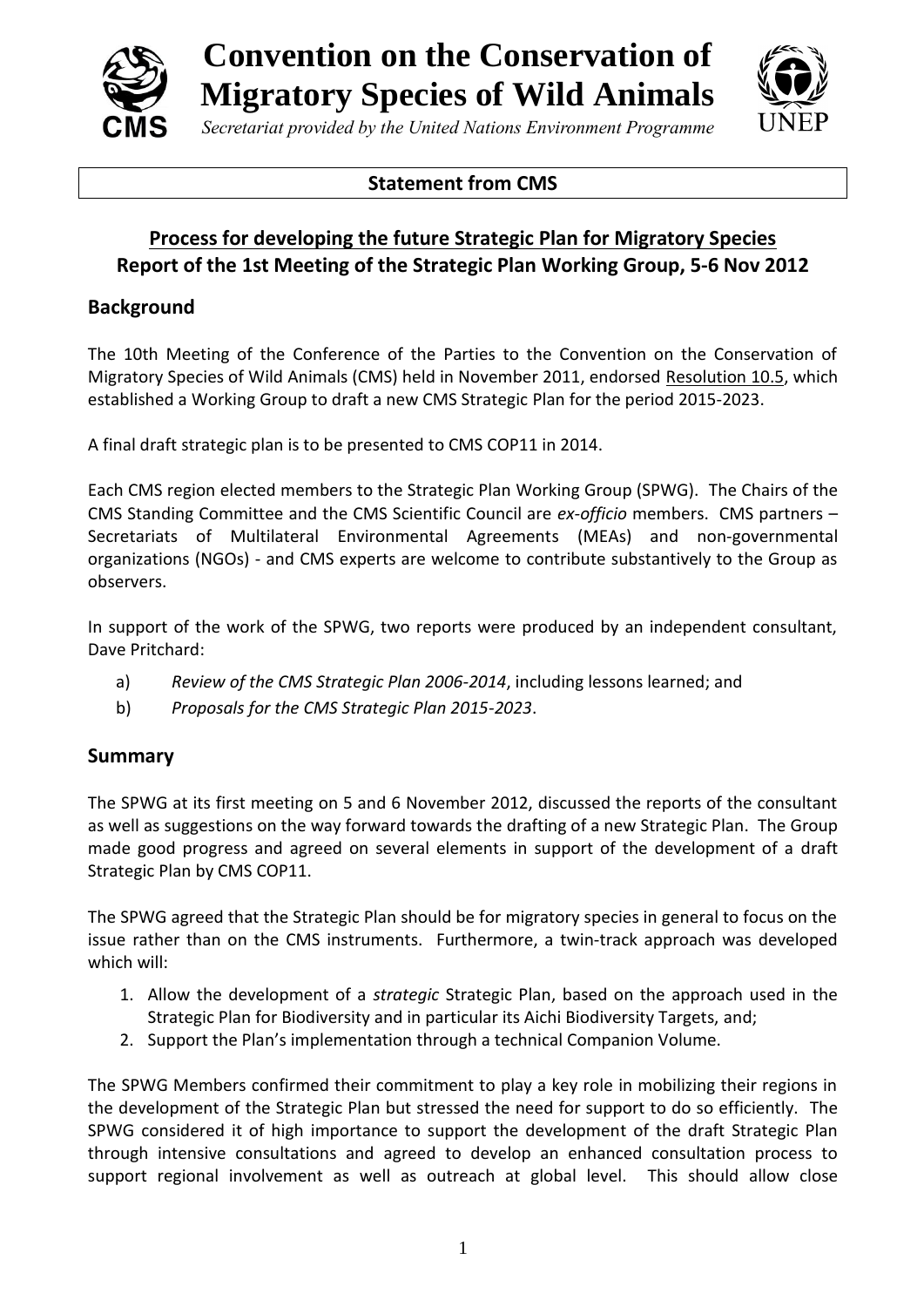involvement not only of all CMS Parties through the regions, but also of all CMS instruments, other stakeholders and other MEAs.

The SPWG further requested the Secretariat to engage actively in fundraising to support this process and raise awareness of its importance. It is clear that funding will be required to allow a strong participatory process to take place that will result in strong buy-in at all levels by the time of CMS COP11.

A dedicated [page](http://www.cms.int/bodies/StC/strategic_plan_2015_2023_wg/strpln_wg_mainpage.htm) has been created on the CMS website to provide information about the work of the Group, where relevant documents are made available as work progresses, in particular to support outreach and consultations by the Group and other stakeholders. A Concept Note regarding further steps towards drafting the Strategic Plan is already available for use in outreach and consultations (copy attached).

Finally, based on the elements identified in the consultant's reports, the SPWG also spent some time on issues that could benefit from being addressed more intensively now, before the next CMS COP, in order to support the implementation of the current Strategic Plan:

- The need to reinforce the integration of migratory species into revisions of National Biodiversity Strategies and Action Plans (NBSAPs). There is guidance within the CMS on this issue but it is important to emphasize the urgency of the matter given that in many countries the NBSAPs are currently being revised in light of the Aichi Biodiversity Targets and any further delay will make it difficult to integrate migratory issues at a later stage.
- Along the same lines, CMS should already engage actively in the UN Decade on Biodiversity and benefit from the relevant Aichi Biodiversity Targets, in particular Target 20 on resource mobilization which is for biodiversity in general, including migratory species. An info note will be made available by the SPWG on the issue of resource mobilization for this purpose.

- - -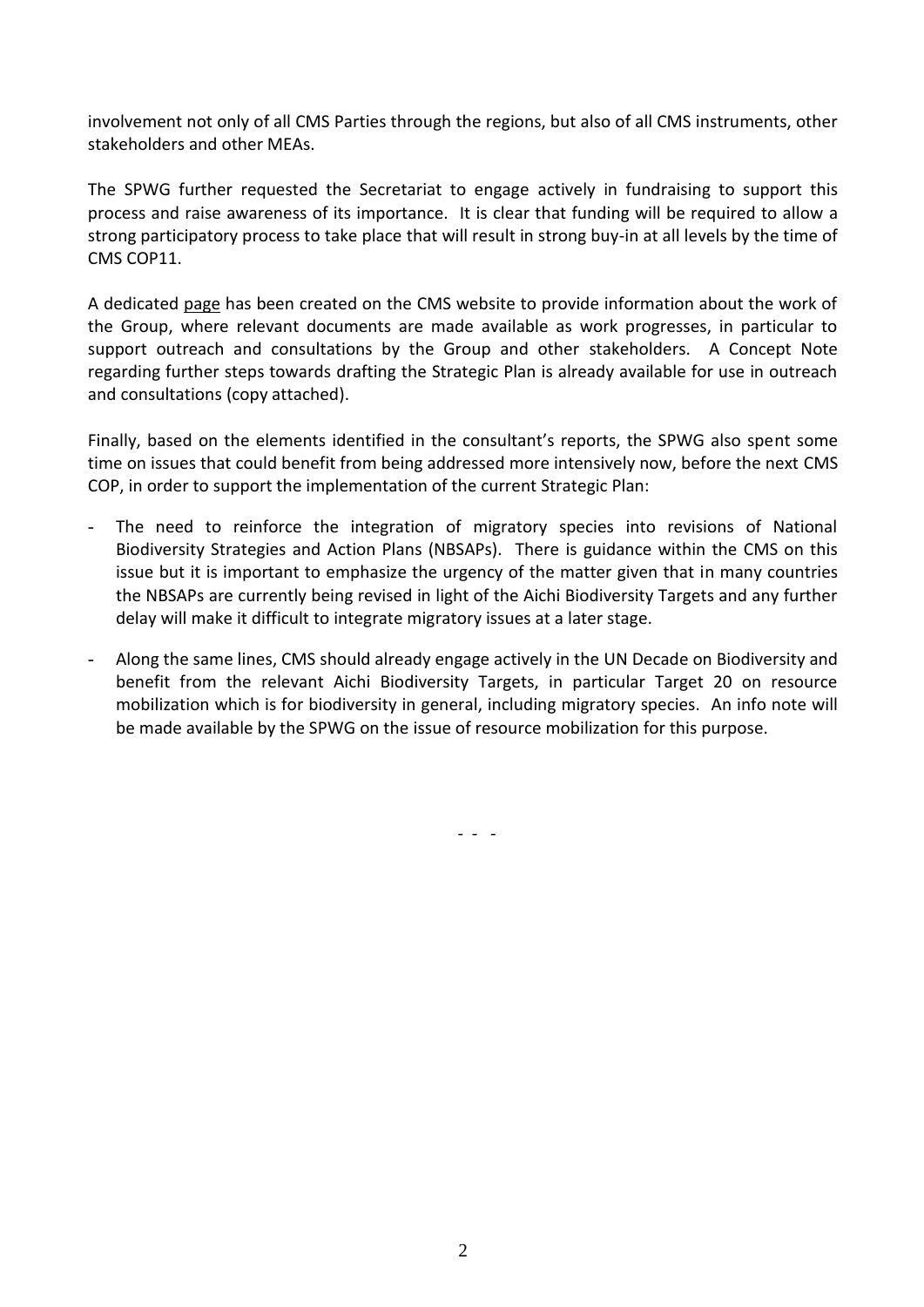



#### November 2012

### **Concept Note towards a Strategic Plan for Migratory Species, 2015-2023**

# *Migratory Species and Conserving the World's Biodiversity!*

### **The Way Forward – A Twin Track Approach**

The CMS Strategic Plan Working Group (SPWG) has agreed upon the following approach to guide the further development of the draft Strategic Plan 2015-2023.

It should be a Strategic Plan for Migratory Species:

- $\triangleright$  To focus on the issue, not the CMS instruments;
- $\triangleright$  To support the entire CMS Family of instruments; and
- $\triangleright$  To encourage efforts by all towards the conservation of migratory species.

The Strategic Plan should be strategic:

- $\triangleright$  To define expected long-term/high-level outcomes for migratory species as a framework for assessing progress and results;
- $\triangleright$  To generate political support at national, regional and global levels for migratory species considerations; and
- $\triangleright$  To increase visibility of migratory species issues.

However, there is also a need to look at the shortcomings of the previous Plan, such as:

- $\triangleright$  Lack of guidance for the implementation of the CMS instruments; and
- $\triangleright$  Lack of support for CMS Parties in terms of resources, capacity building and technical assistance.

Both issues (strategic and implementation) will be addressed through a twin-track approach:

1. A '*strategic*' Strategic Plan for Migratory Species

This will be a short, focused document that will provide overall guidance for migratory species, can be easily communicated at the political level and will facilitate both high-level and countrylevel buy-in to enhance political status, engagement and funding. It will be developed by:

- Using the Strategic Plan for Biodiversity 2011-2020 and the Aichi Biodiversity Targets as a basis, in order to benefit from existing political visibility and support at national and global levels;
- $\triangleright$  Tapping into existing supporting mechanisms (e.g. on capacity building, NBSAP revisions, Aichi Target 20 on resource mobilization, and activities in the UN Decade for Biodiversity);
- $\triangleright$  Identifying explicitly how migratory species contribute to the Aichi Biodiversity Targets and how the Targets in turn will contribute to the objectives for conserving migratory species;